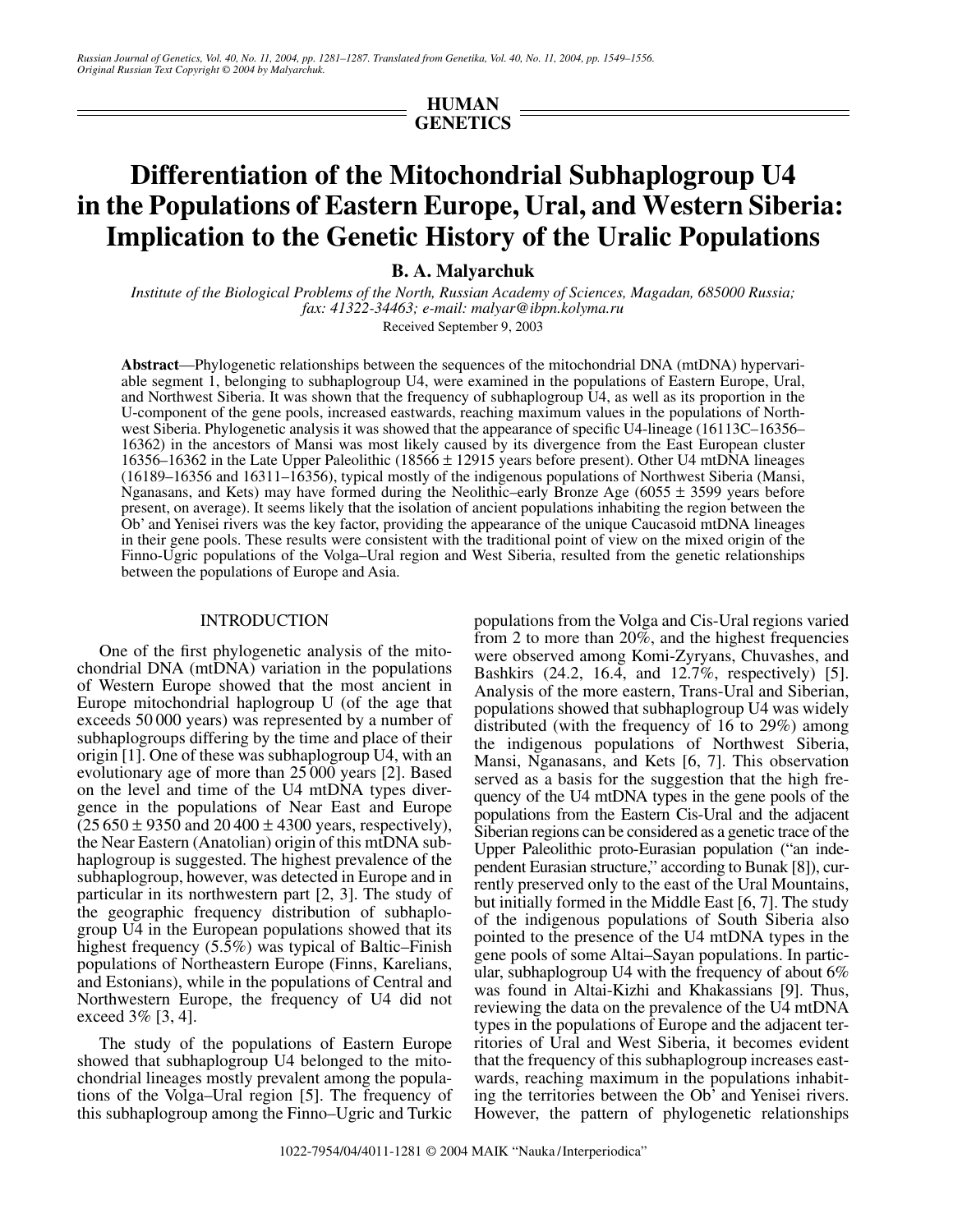between the U4 mtDNA types present in different East European and Siberian populations remains unclear. In this study, the diversity of subhaplogroup U4 and its individual clusters in different populations of Eastern Europe, Ural, and Siberia was examined. In our study, we used a phylogenetic approach that considers both the frequency and diversity of monophyletic DNA clusters, thus providing the most adequate conclusions on the evolutionary history of the gene pools and their individual components [1, 2].

#### MATERIALS AND METHODS

The phylogenetic analysis was based on the data on mtDNA polymorphism in western Finnish populations of the Baltic region  $(n = 373)$ , represented in the studies [10, 11] by Finns (*n* =242), Estonians (*n* = 48), and Karelians  $(n = 83)$ ; in eastern Finnish and Turkic populations of the Volga–Ural region (*n* = 979), represented in the study [5] by Mordovians  $(n = 102)$ , Maris  $(n = 136)$ , Komi-Zyryans (*n* = 62), Komi-Permyaks (*n* = 74), Tatars (*n* = 228), Chuvashes (*n* = 55), Udmurts (*n* = 101), and Bashkirs (*n* =221); in the populations of Northwest Siberia (*n* = 218), represented by Nentsi (*n* = 58), Mansi (*n* = 98), Nganasans (*n* = 24), and Kets (*n* = 38) [6, 7, 12]; in the populations of South Siberia (*n* =480), represented in the study [13] by Altaians ( $n = 110$ ), Khakassians (*n* = 53), Buryats (*n* = 91), Sojots (*n* = 30), Tuvinians  $(n = 90)$ , Todjins  $(n = 48)$ , and Tofalars  $(n = 58)$ ; in Russian populations of Stavropol krai, Krasnodar krai, Orel oblast, Belgorod oblast, Saratov oblast, and Nizhni Novgorod oblast (*n* = 391, elicited from the study [14]). The summarized sample size constituted 2441 individuals.

In almost all samples, the attribution of the mtDNA HVS1 types to subhaplogroup U4 was determined based on the data on the distribution of the markers, distinguishing haplogroup U (variant + 12 308*Hin*fI, mutation 12 308AG) and its subhaplogroup U4 (variant +4643*Rsa*I, mutation 4646TC), presented in the studies mentioned above. The exceptions were the samples of Finns, Estonians, and Karelians (data taken from [10]), for which the data on the prevalence of the U4 mtDNA HVS1 types were presented in accordance with the database described in [2].

Evolutionary relationships between the U4 mtDNA HVS1 types were examined using RM (reduced– median) algorithm of the median network method [15] as implemented in the Network 3.1.1.1 software package (www.fluxus-engineering.com). Similarly to the other maximum parsimony methods, the median network method is based on the principle of minimization of the number of evolutionary events, leading to the DNA changes. The results of the analysis are presented graphically as phylogenetic nets, combining several plausible dendrogram topologies. Topology combination results in the appearance of *n*-dimensional cycles, the number of which can be reduced by decreasing the weight of the hot-spot nucleotide positions. Analyzing U4 sequences of mtDNA, we reduced the hot-spot weights at positions 16 093, 16 129, 16 189, and 16 362 (according to [16]) to 1/10 relative to the other HVS1 positions. The hot-spot weight reduction leads to more fanlike branching of the mtDNA types within the clusters, providing far more precise evaluation of the nucleotide sequences divergence levels [2, 17].

Genetic distances ρ between the mtDNA sequences were calculated as the mean number of mutations between the founder genes and the derivative mtDNA types belonging to the corresponding monophyletic clusters [18]. Determination of the evolutionary ages of the mtDNA clusters was based on the concept that for the HVS1, genetic distance  $\rho = 1$  corresponds to the time interval of 20 180 years [18]. This rate is close to the other mtDNA HVS1 mutation rates suggested earlier [19, 20]. Standard deviations for ρ were calculated according to [17] using Network 3.1.1.1 software program. It should be noted in this respect that statistical robustness of the timing data based on the mtDNA HVS1 sequence variation is doubtful, since there is still no agreement on the initial assumptions underlying the method of the mutation rate estimation (see, for example, [19]). In addition, some discrepancies between the mutation rate values determined based on the family (pedigree) and population data were observed [21]. Nevertheless, in the present study, similarly to most of the other phylogenetic works (including those, used here for comparison [2, 4, 5]), the mtDNA HVS1 mutation rate mentioned above was used.

### RESULTS AND DISCUSSION

Analysis of haplogoup U4 frequency distribution patterns in the populations of Europe, Ural, and Siberia (table) showed that in Russian populations of Eastern Europe, the frequency of U4 is comparable to that observed in the populations of Central and Northwestern Europe (about 3% [3]). Among the Finno–Ugric populations the frequency of U4 gradually increases from 5.9% in Baltic–Finnish populations (Finns, Estonians, and Karelians) to 10% in Eastern-Finnish (and also Turkic) populations of the Volga–Ural region, reaching maximum values (17%, on average) in Ugro– Samoyedic populations of Western Siberia. Among the South Siberian populations examined (Altaians, Khakassians, Buryats, Sojots, Tuvinians, Todjins, and Tofalars), subhaplogroup U4 was detected only in Altai-Kizhi (5.5%) and Khakassians (7%) [13]. Note that similar changes were observed for the proportion of the U4 types among all U mtDNA types in the populations tested. Specifically, in the populations of Northwestern and Central Europe, and also in Russians, the proportion of U4 within haplogoup U constitutes 13 to 17%, while in the indigenous populations of Eastern Europe, Ural, and West Siberia it gradually increases, reaching maximum value (67%) in the populations of Northwest Siberia (table). To the south of Siberia, the frequency of U4 decreases, although its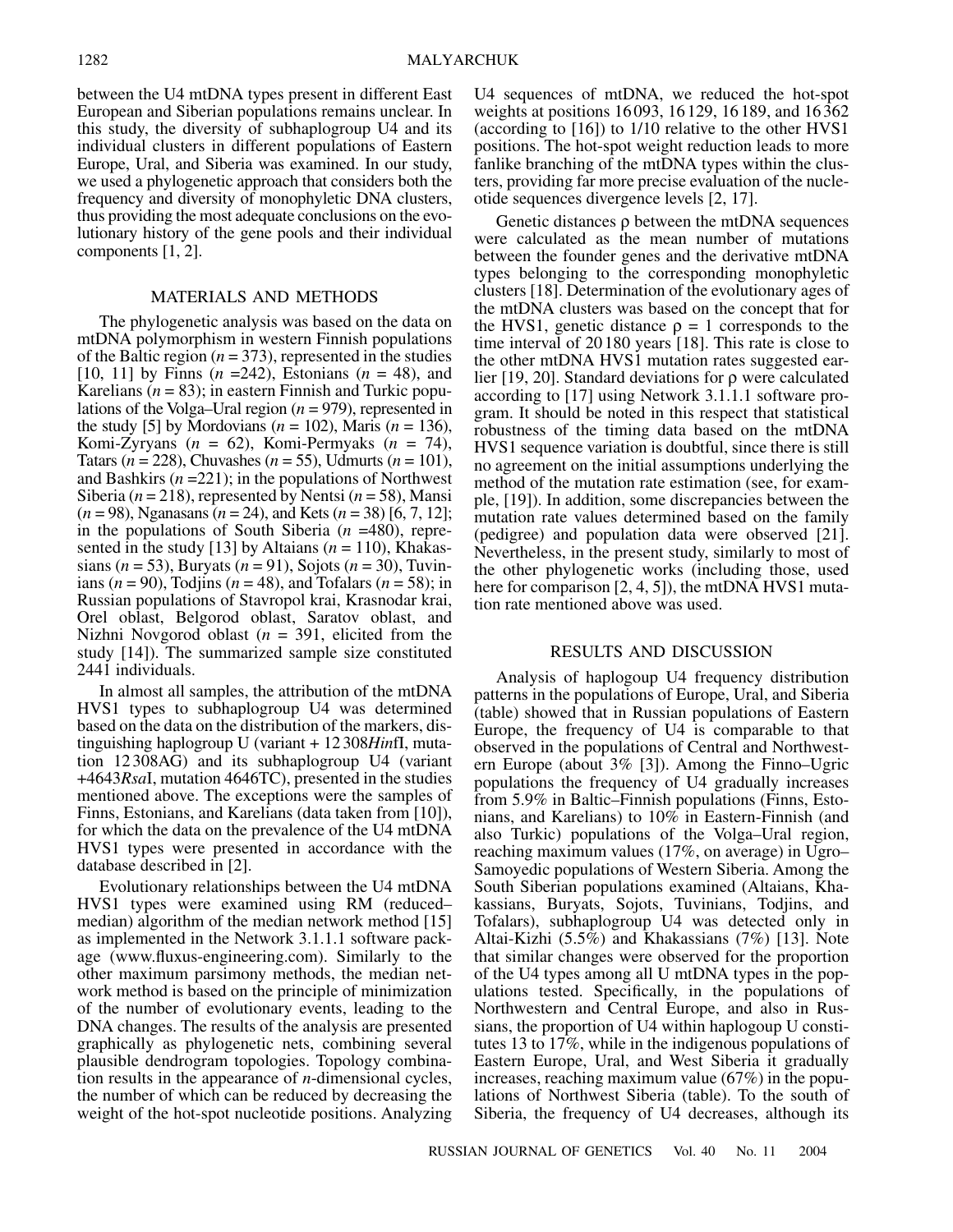The median network of the U4 mtDNA types distributed among the populations of Europe, Ural, and Siberia is presented in the figure. The central position of the U4 phylogeny is occupied by the HVS1 type, differing from the Cambridge reference sequence [22] by the variant 16 356C. Within subhaplogroup U4 three major clusters, 16 134–16 356, 16 356–16 362, and 16 356–310, were distinguished. The latter cluster, marked by the variant 310C in HVS2, mostly prevailed in Slavic populations (in Russians and Poles), but its individual lineages were also found among the neighboring German and Finno-Ugric populations of Europe [14, 23]. The most abundant in the number of the mtDNA types were clusters 16 134–16 356 and 16 356– 16 362 (figure). The mtDNA types belonging to these clusters are distributed among different populations of the Eurasian region examined and are characterized by high evolutionary age. Specifically, the evolutionary age of the whole subhaplogroup U4 constitutes  $28\,252 \pm$ 9289 years ( $\rho = 1.40 \pm 0.46$ ), while its clusters, marked by the variants 16 134 and 16 362, have diverged about 23 000 years ago (22 602  $\pm$  13 722 for  $\rho = 1.12 \pm 0.68$ and 22 803  $\pm$  11 704 years for  $\rho = 1.13 \pm 0.58$ , respectively). Thus, judging by the level of the mtDNA divergence, it can be suggested that both of these clusters arose rather synchronously during Upper Paleolithic. It should be noted that, if the age of cluster 16 134–16 356 is estimated only from the data on sequence variation of these mtDNA lineages, the divergence time of this mtDNA cluster would be  $17800 \pm 2900$  years [5]. Evolutionary age of the total subhaplogroup U4 evaluated in the present study from the data of the mtDNA HVS1 sequence variation in the populations of Eastern Europe, Ural, and West Siberia (~28000 years) was somewhat higher than the U4 age estimate  $(-26000 \text{ years})$ , based on which the Near Eastern origin of this mtDNA haplogroup was suggested [2]. In this connection, the East European origin of subhaplogroup U4 can be suggested. Testing of this hypothesis, however, requires special investigation of the phylogenetic relationships between the U4 mtDNA types in broader geographical context.

proportion in haplogroup U still remains high (33.3%). Thus, analysis of the subhaplogroup U4 frequency distribution indicates that this subhaplogoup mostly prevails in the populations of Northwest Siberia. This finding provides formulation of a hypothesis (as was done in [6, 7]) on the archaic nature of the U4 mtDNA types in the gene pools of Mansi, Kets, and Nganasans, and also that these mtDNA types can be considered as the genetic trace of proto-Eurasian population, preserved to the east of the Ural Mountains from Upper Paleolithic. Investigation of this issue requires the analysis of phylogenetic relationships between U4 mtDNA types, observed within wider geographical range, including analysis of the mtDNA lineages found in Finnish and Turkic-speaking populations of the Volga

region.

Note: Data from: <sup>1</sup>, Russians [14]; <sup>2</sup>, Finns, Estonians, and Karelians [10, 11]; <sup>3</sup>, Mordovians, Maris, Komi-Zyryans, Komi-Permyaks, Tatars, Chuvashes, Udmurts, and Bashkirs [5];<br><sup>4</sup> Nentsi Mansi Kets and Nganasans [6, 7, 12]<sup>, 5</sup> Altajans , Nentsi, Mansi, Kets, and Nganasans  $[6, 7, 12]$ ;  $\frac{5}{2}$ , Altaians, Khakassians, Buryats, Sojots, Tuvinians, Todjins, and Tofalars [13].

For the present study, of principal importance is the conclusion that unique mitochondrial lineage, marked by the A–C transversion in position 16 113 of HVS1 and distributed predominantly in the gene pool of Mansi, belongs to cluster 16 356–16 362 and is the only representative of this cluster in Trans-Ural populations (figure). Based on the level of divergence between the mtDNA types 16 113C–16 356–16 362, it can be hypothesized that the radiation of this "Uralic" lineage from the East European cluster 16 356–16 362 occurred about 19 000 years ago (18 566  $\pm$  12 915 years for  $\rho$  =  $0.92 \pm 0.64$ ), i.e., during the period of maximum glaciation. Thus, one of the unusual U4 components of the gene pool of the population of Yenisei North is of Upper Paleolithic descent. It is, however, associated with the East European populations of Upper Paleolithic rather than with the populations of Near East (as suggested in [6, 7]).

Another rare U4 mtDNA lineage, determined by motif 16 311–16 356, was found in Mansi, Kets, and Nensi, as well as in some East European populations, including Maris, Chuvashes, and Komi-Zyryans. The divergence time of this U4 branch constitutes about 6500 years. Somewhat later (~5600 years) another lineage, 16 189–16 356, prevalent among Mansi, Kets, and Nganasans, appeared. Among East European lineages synchronous to that mentioned above (~5200 years ago), lineage 16 261–16 362, typical of the gene pools of Komi, Mordovians, and Chuvashes deserves special consideration. Thus, judging by the time and the divergence level of lineages 16 311–16 356 and 16 189– 16 356 (6055  $\pm$  3599 on average, for  $\rho = 0.3 \pm 0.18$ ), the appearance of these unusual mtDNA lineages in the

The frequency of subhaplogroup U4 in the populations of Eastern Europe, Ural, and Siberia

| Region                                              | $U$ fre-<br>quency | $U4$ fre-<br>quency | Propor-<br>tion of<br>U4 in U |
|-----------------------------------------------------|--------------------|---------------------|-------------------------------|
|                                                     | $\%$               |                     |                               |
| Eastern Europe (Russians;<br>$n = 391$ <sup>1</sup> | 19.9               | 3.3                 | 16.7                          |
| Baltic region<br>$(n=373)^2$                        | 25.7               | 5.9                 | 22.9                          |
| Volga-Ural region<br>$(n=979)^3$                    | 28.4               | 9.7                 | 34.2                          |
| Northwest Siberia<br>$(n=218)^4$                    | 25.2               | 17.0                | 67.3                          |
| South Siberia<br>$(n = 480)^5$                      | 6.9                | 2.3                 | 33.3                          |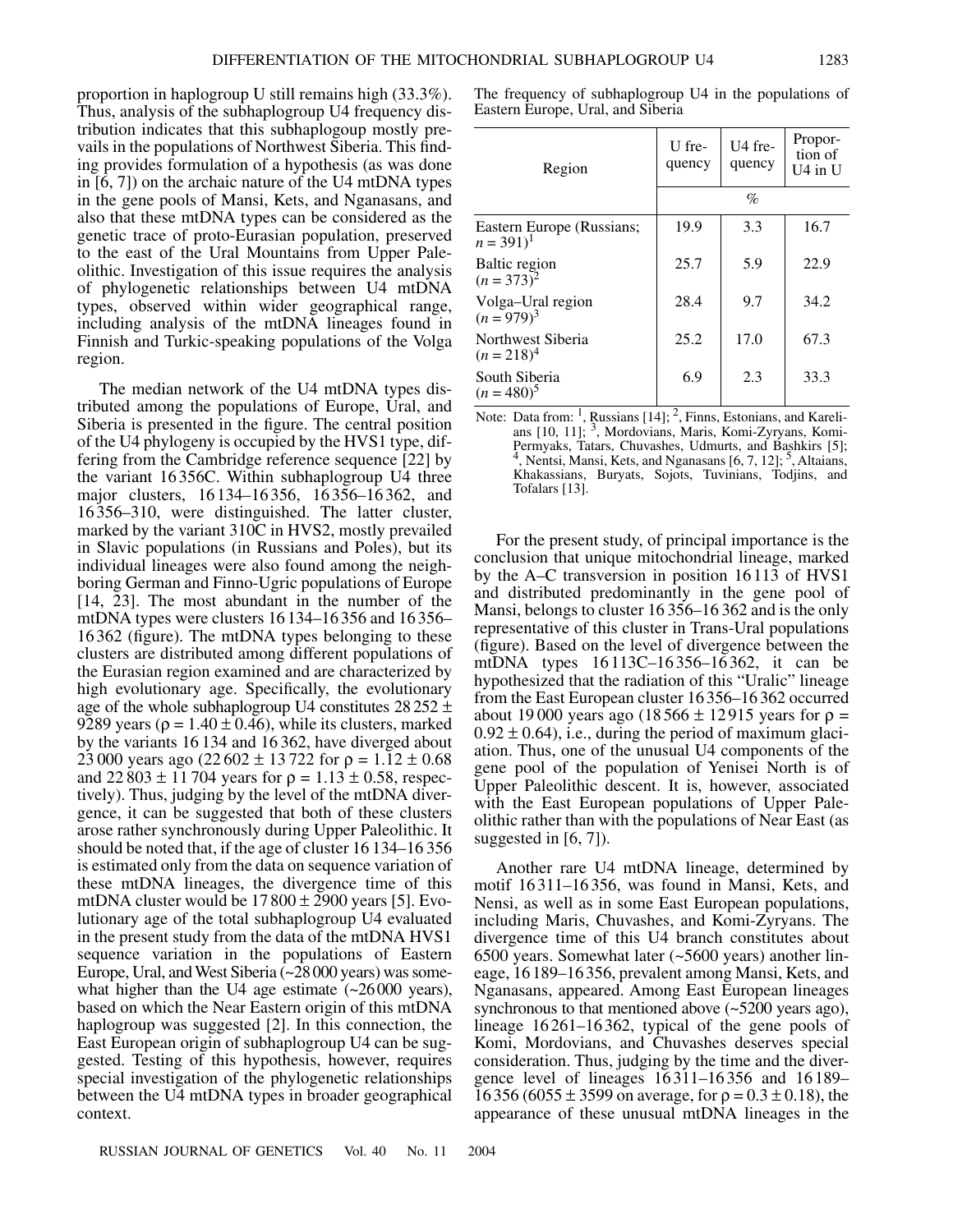

RUSSIAN JOURNAL OF GENETICS Vol. 40 No. 11 2004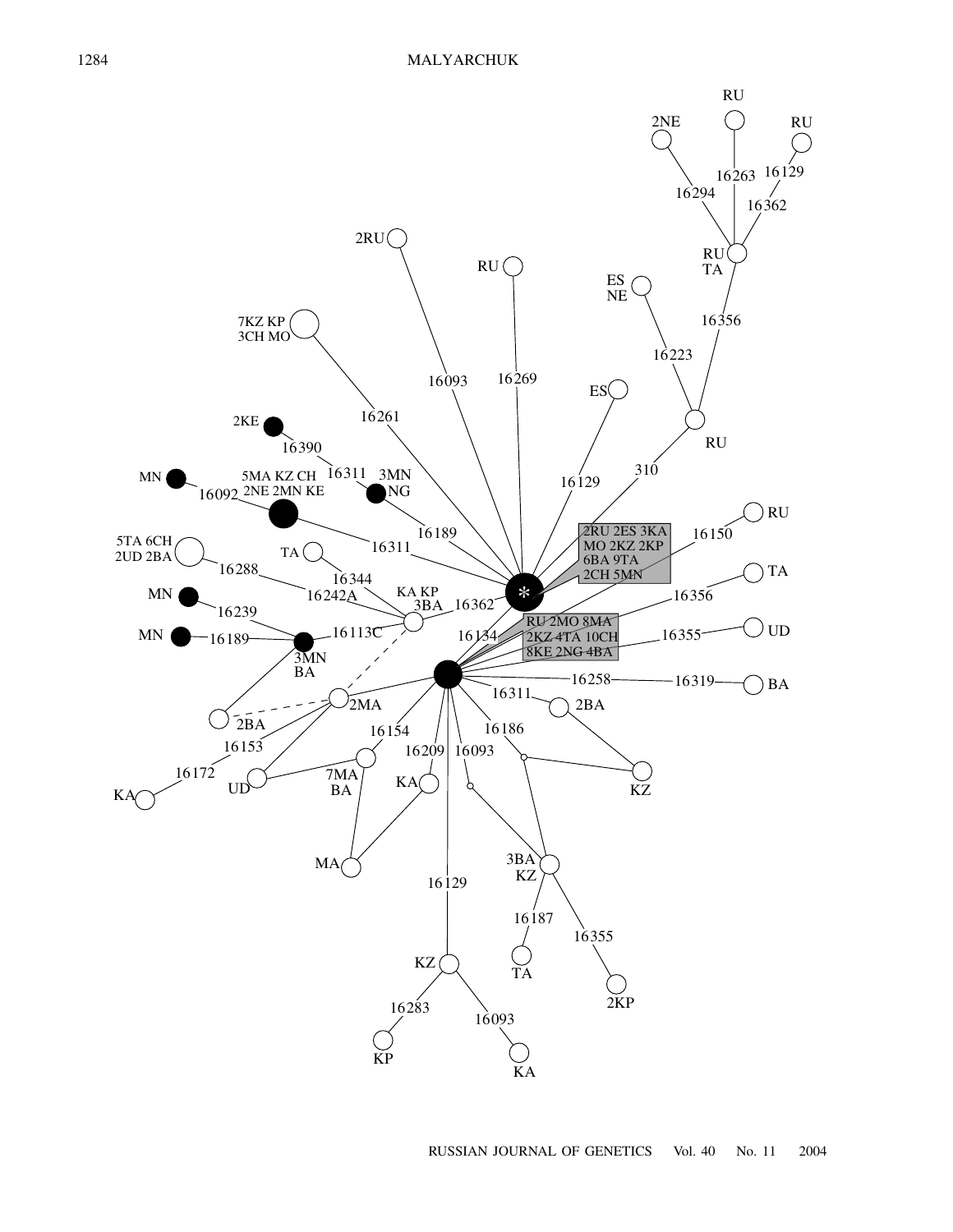gene pools of Mansi, Nganasans, and Kets resulted from further development of the gene pools of Finno-Ugric populations from Volga region and Ural in later time, during the Neolithic and early Bronze Age.

The reconstruction of phylogenetic relationships between U4 mtDNA types in the present-day populations of Eastern Europe, Ural and Northwest Siberia indicates that the divergence of this subhaplogroup in Eastern Europe has begun as early as in Upper Paleolithic (23 000 years ago), resulting in the appearance of its major mtDNA clusters (16134–16356 and 16356– 16 362). According to Okladnikov [24], exactly at this time, in the arctic conditions of Eastern Europe, the culture of the Upper Paleolithic hunters appeared. They "at the close of the Ace Age inhabited the territories east to the Ural Mountains, and being confined, have created there their own culture, which was different from that observed at the initial territory at the west" [25]. The isolation mechanism, explaining the specificity of the anthropological characteristics of Finno–Ugric populations is supported by data on the appearance in Mansi of U4-specific lineage 16 113C–16 356–16 362, radiated from the East European cluster 16 356–16 362 at the close of the Ace Age. The hypothesis on rather isolated development of the gene pools of Trans-Ural populations in later time (during the Neolithic and early Bronze Age) is supported by the data on the appearance in their gene pools of specific "Neolithic" U4 lineages, 16 189–16 356 and 16 311–16 356. Interestingly, lineage 16 311–16 356 as a component of subhaplogroup U4 with low frequencies was also observed at the north (in Nentsi) and south of Siberia (in Altaians and Khakassians), suggesting that the carriers of this lineage participated in the migrations which took place in the 4th to 3rd millennium before present and resulted in the distribution of the Uralic populations along the vast territories from the north of Europe to the south of Siberia [25].

Analysis of the mtDNA polymorphism in Mansi, Kets, and Nganasans demonstrated that Caucasoid component of their gene pools was at most represented by the mtDNA types distributed in the East European populations (the data are not shown, but this conclusion can be easily achieved by comparison of the literature data on mtDNA polymorphism in different Finno-Ugric populations  $[5, 10-12]$ ).

It should be noted in this respect that only Mansi haplogroup H at a frequency of 5% contains a unique subhaplogroup characterized by motif 16 169–16 184 [6]. This subhaplogoup was not found in the populations of the Volga–Ural region, but was detected at a low frequency (about 2%) in the Southern Siberia in Altaians [13]. These results suggest the following. First, not only subhaplogroup U4, but also haplogroup H was influenced by the isolation, which resulted in the appearance of its Ural-specific subhaplogroup. Second, the Caucasoid component of the eastern Uralic populations could be involved in the formation of the gene pools of South Siberian populations. At the same time, analysis of the gene pools of Mansi, Kets, and Nganasans still has not revealed other examples of locally arisen mtDNA lineages, indicating that the gene pools of the Upper Paleolithic hunters, isolated at the east to the Ural Mountains, were characterized by low number of founder mitochondrial lineages, or, alternatively, the number of these lineages was gradually reduced by gene drift at the stages of low population size.

Derbeneva *et al.* [6] suggested that the presence of subhaplogroup U7 along with subhaplogroup U4 in the gene pool of Mansi could be considered as a proto-Eurasian trace of the initial expansion of the Upper Paleolithic Near Eastern migrants to the territory between the Ob' and Yenisei rivers. The Mansi gene pool is also characterized by the high frequency (10%) of subhaplogroup J2, which is rare in Finno-Ugric populations of Eastern Europe [5]. According to [6], the presence of this subhaplogroup in Mansi marks the Neolithic stage in the peopling of the Ural region. It should be noted, however, that the high frequency and along with the absence of diversity characteristic of mitochondrial lineages U7 and J2, observed in Mansi disagree with the idea on the long-term presence of these mtDNA lineages in the gene pool of Mansi and their ancestors. At the same time, archaeological and ethnographic data indicate that at the close of the 1st Millennium before present there was an expansion of the carriers of Andronov culture, or may be of some other southern tribes (probably, the Sarmat), from the southern steppe of Western Siberia and Northern Kazakhstan to the Ob' River region. These were the tribes that left the "southern" mark in the Northern Ob'–Ugric culture [26]. Anthropological data also indicate that Mansi have unambiguously accumulated southern Caucasoid Mediterranean anthropological type [27]. The highest frequencies of subhaplogroup U7 (up to  $1.5\%$ ) were observed in the populations of Near East, Southeastern Europe, and Central Mediterranean regions [3]. Similarly, the highest frequencies of subhaplogroup J2 (2 to 3%) were detected in the populations of Anatolia, Transcaucasia, and Central Mediterranean region [3]. It should be noted that the unusual W\* mtDNA variant described

The median network for the mitochondrial subhaplogroup U4 in the populations of Eastern Europe, Ural, and West Siberia. The position of the central U4 type, which differs from the Cambridge reference sequence [22] by a transition at position 16356 is marked by \*. The numbers of the nucleotide positions denote transitions; the transversion types are additionally indicated. The circle sizes are proportional to the mtDNA type frequencies. The populations are designated as follows: MN, Mansi; NG, Nganasans; KE, Kets, NE, Nentsi; ES, Estonians; KA, Karelians; RU, Russians; BA, Bashkirs; TA, Tatars; CH, Chuvashes; MA, Maris; MO, Mordovians, KZ, Komi-Zyryans; KP, Komi-Permyaks; UD, Udmurts. Darkened circles correspond to the mtDNA types, found in Western Siberian populations (in Mansi, Nganasans, and Kets).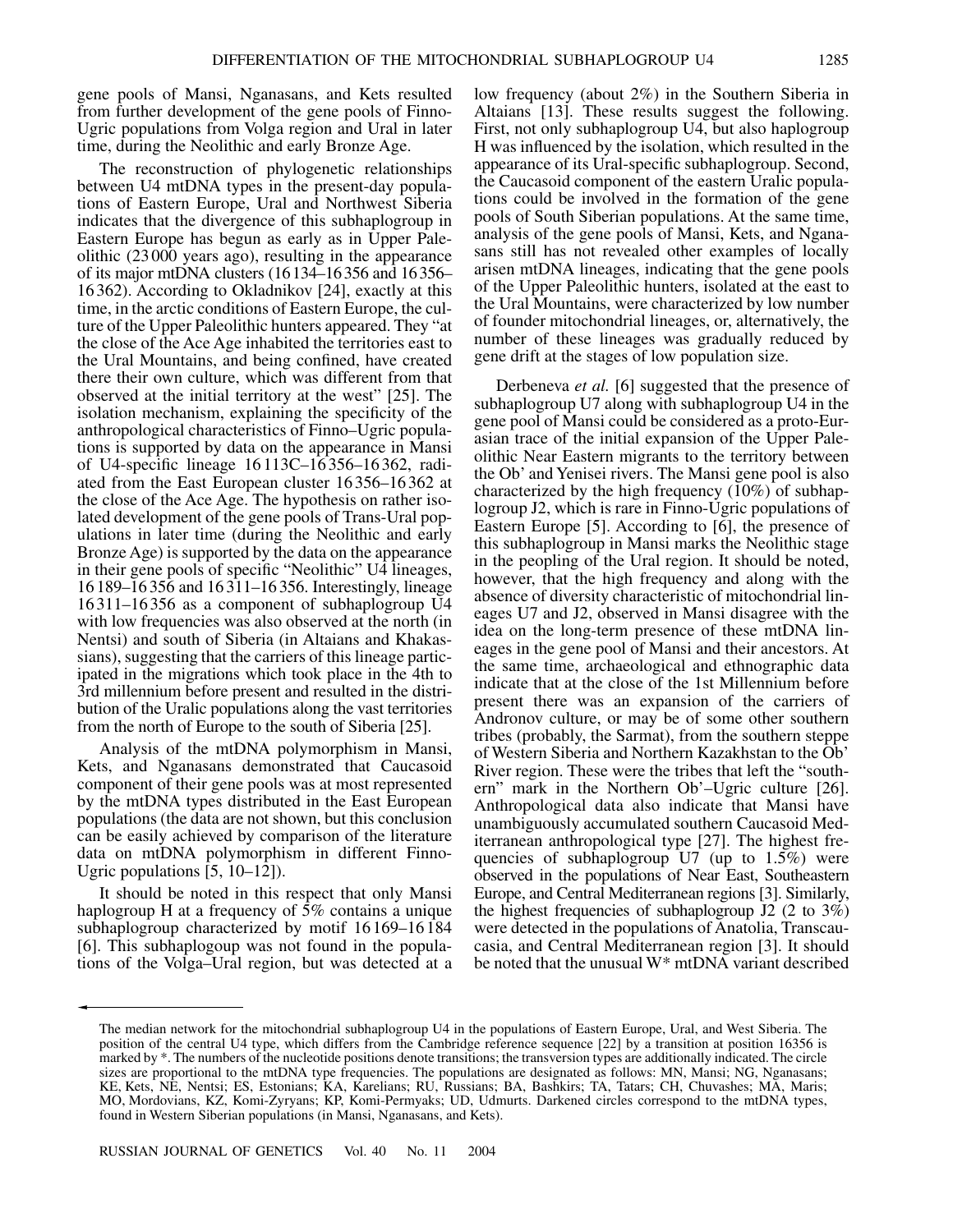in Kets, was also found in Transcaucasian populations (Armenians [2]). Hence, the presence of "southern" mtDNA variants in the gene pools of Mansi and Kets can be explained in terms of relatively recent participation of the groups of a southern descent in the ethnogeny of Western Siberian populations.

Our findings indicate that the gene pools of Northwest Siberian populations are characterized by composite structure, the specificity of which resulted from the recurrent isolation of the populations in the North, as well as due the their relationships with other ethnic groups, including those the southern ones. It was also demonstrated that the gene pools of Finno-Ugric populations contained no traces of any archaic mtDNA lineages, occupying isolated positions on the mitochondrial phylogenetic tree. If this was the case, then the existence of ancient Eurasian race with the characters intermediate between the Caucasoids and Mongoloids, to the west and east of the Ural Mountains could be suggested. On the contrary, our findings show that the some unique mitochondrial lineages present in the gene pools of Mansi, Nganasans, and Kets resulted from the local evolution of mtDNA variants, characterized by East European descent and still distributed in the Finno-Ugric populations of Eastern Europe.

At the same time, according to Bunak [8], the ancient Uralic race could be the variant of proto-Asian race, which have diverged from the common Mongoloid stem long before the formation of typical Mongoloid characters. Analysis of the mtDNA polymorphism in the Finno-Ugric populations from the Volga–Ural region and Northwest Siberia [5–7, 10, 12] showed the gene pools of these populations really contained differentially expressed Mongoloid component, represented by the mtDNA types, prevalent in the populations of East Siberia and Central Asia. In this case, however, the Mongoloid component of Finno-Ugric populations also did not display the presence of any specific "archaic" haplogroups, subhaplogroups, or individual mtDNA lineages. All mtDNA types detected in Mansi, Kets, and Nganasans belonged to the known East European mtDNA haplogroups  $(A, F, C, Z, D, G, M^*)$  with definite ideas on their origin [13, 28–30]. It can be thus concluded that the data on the structrure of the mitochondrial gene pools of the Finno-Ugric populations of the Volga region and West Siberia are consistent with the traditional point of view on their mixed origin, resulted from the genetic relationships between the populations of Europe and Asia [31]. In addition, the data obtained suggested that the isolation of ancient populations inhabiting the region between the Ob and Yenisei rivers has led to the appearance of the unique Caucasoid mtDNA lineages in their gene pools, which emphasize genetic specificity of these populations.

#### ACKNOWLEDGMENTS

This work was supported by the Russian Foundation for Basic Research (grant no. 03-04-48162).

#### REFERENCES

- 1. Richards, M.B., Macaulay, V.A., Bandelt, H.-J., and Sykes, B.C., Phylogeography of Mitochondrial DNA in Western Europe, *Ann. Hum. Genet.*, 1998, vol. 62, pp. 241–260.
- 2. Richards, M., Macaulay, V., Hickey, E., *et al.*, Tracing European Founder Lineages in the Near Eastern mtDNA Pool, *Am. J. Hum. Genet.*, 2000, vol. 67, pp. 1251–1276.
- 3. Tolk, H.V., Pericic, M., Barac, L., *et al.*, mtDNA Haplogroups in the Populations of Croatian Adriatic Islands, *Coll. Anthropol.*, 2000, vol. 2, pp. 267–279.
- 4. Tambets, K., Kivisild, T., Metspalu, E., *et al.*, The Topology of the Maternal Lineages of the Anatolian and Trans-Caucasus Populations and the Peopling of Europe: Some Preliminary Considerations, *Archaeogenetics: DNA and the Population Prehistory of Europe*, Renfrew, C. and Boyle, K., Eds., Cambridge: McDonald Inst. Archaeol. Res., 2000, pp. 219–235.
- 5. Bermisheva, M., Tambets, K., Villems, R., and Khusnutdinova, E., Diversity of Mitochondrial DNA Haplogroups in Populations of the Volga–Ural Region of Russia, *Mol. Biol.* (Moscow), 2002, vol. 36, no. 6, pp. 990– 1001.
- 6. Derbeneva, O.A., Starikovskaya, E.B., Wallace, D.C., and Sukernik, R.I., Traces of Early Eurasians in the Mansi of Northwest Siberia Revealed by Mitochondrial DNA Analysis, *Am. J. Hum. Genet.*, 2002, vol. 70, pp. 1009–1014.
- 7. Derbeneva, O.A., Starikovskaya, E.B., Volodko, N.V., *et al.*, Mitochondrial DNA Variation in Kets and Nganasans and Its Implications for the Initial Peopling of Northern Eurasia, *Russ. J. Genet.*, 2002, vol. 38, no. 11, pp. 1316–1321.
- 8. Bunak, V.V., Anthropological Types and Several Issues of Ethnic History, in *Proiskhozhdenie i etnicheskaya istoriya russkogo naroda* (The Origin and Ethnic History of Russians), Moscow: Nauka, 1965, pp. 174–196.
- 9. Derenko, M.V., Malyarchuk, B.A., and Zakharov, I.A., Origin of Caucasoid-Specific Mitochondrial DNA Lineages in the Ethnic Populations of the Altai–Sayan Region, *Russ. J. Genet.*, 2002, vol. 38, no. 9, pp. 1098– 1103.
- 10. Sajantila, A., Lahermo, P., Anttinen, T., *et al.*, Genes and Languages in Europe—An Analysis of Mitochondrial Lineages, *Genome Res.,* 1995, vol. 5, pp. 42–52.
- 11. Finnila, S., Lehtonen, M.S., and Majamaa, K., Phylogenetic Network for European mtDNA, *Am. J. Hum. Genet.,* 2001, vol. 68, pp. 1475–1484.
- 12. Saillard, J., Evseeva, I., Tranebjaerg, L., and Norby, S., Mitochondrial DNA Diversity among Nenets, *Archaeogenetics: DNA and the Population Prehistory of Europe*, Renfrew, C. and Boyle, K., Eds., Cambridge: McDonald Inst. Archaeol. Res., 2000, pp. 255–258.
- 13. Derenko, M.V., Grzybowski, T., Malyarchuk, B.A., *et al.*, Diversity of Mitochondrial DNA Lineages in South Siberia, *Ann. Hum. Genet.*, 2003, vol. 67, pp. 391–411.
- 14. Malyarchuk, B.A., Variation of the Human Mitochondrial Genome and the Genetic History of Slavs, *Doctoral (Biol.) Dissertation*, Moscow: Inst. Gen. Genet., 2003.
- 15. Bandelt, H.-J., Forster, P., Sykes, B.C., and Richards, M.B., Mitochondrial Portraits of Human Populations Using